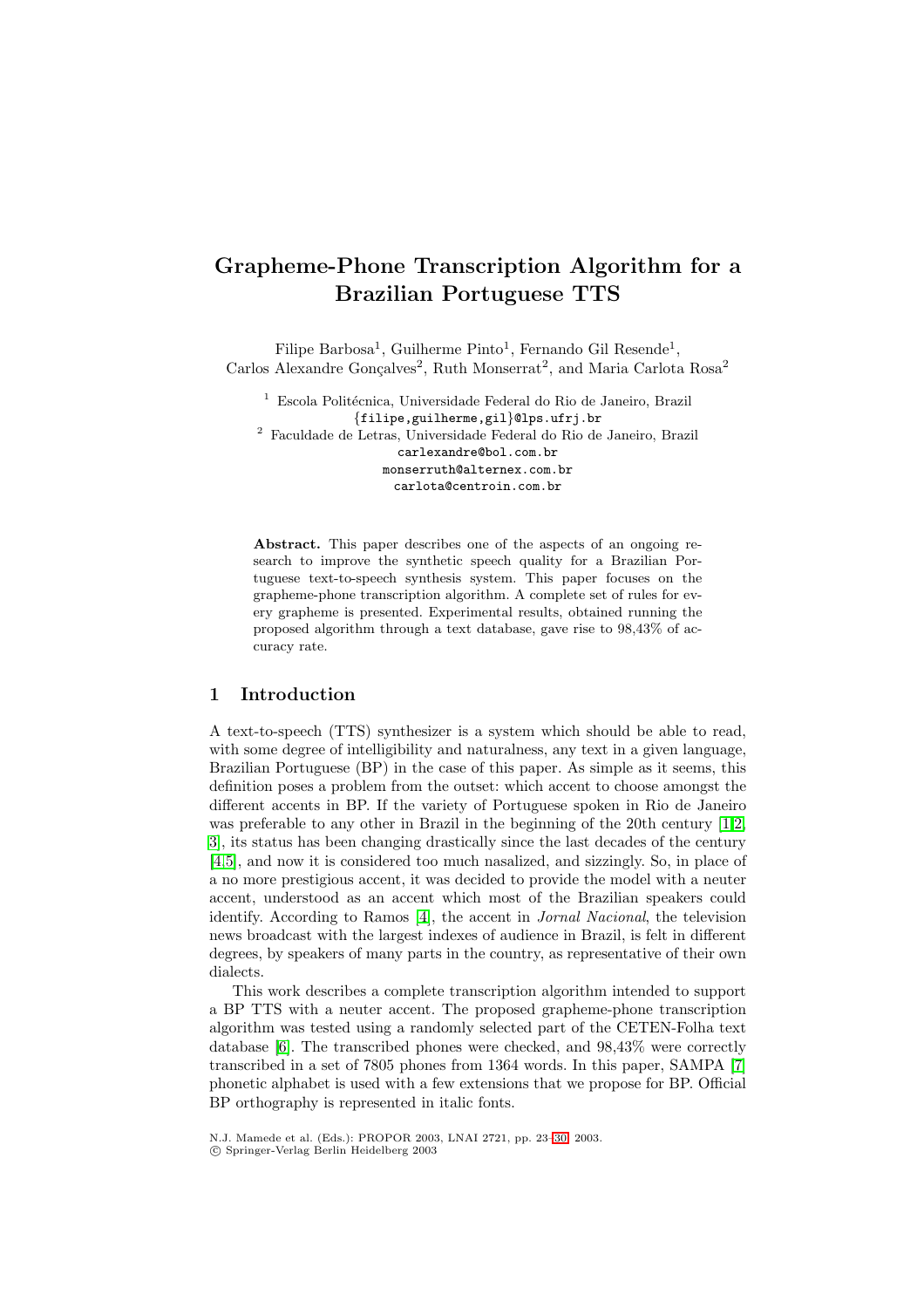The remaining of this paper is organized as follows. Section 2 presents the transcription rules. Section [3](#page-6-0) discusses experimental results, and Sect. [4](#page-7-0) focuses on our conclusions and future work.

## **2 The Transcription Rules**

This section presents the symbols used in the transcription algorithm, followed by the rules for every grapheme. Table 1 contains the symbolization adopted for the description of grapheme rules.

As some units needed for our BP transcription algorithms are not listed in the SAMPA phonetic units, we proposed the units listed in Table 2.

#### **2.1 The Transcription Rules**

The starting point for the transcription was the phone list proposed by Alcaim, Solewicz & Moraes [\[8\]](#page-7-0), modified in Pinto, Barbosa & Resende Jr [\[9\]](#page-7-0).

The rules for transcribing a given grapheme to the correspondent phone are shown in Tables [3–](#page-2-0)[13.](#page-6-0) These tables are organized by grapheme blocks of rules. The left column has the grapheme sequences, the middle column contains the phone transcription, and the right column comes with one example for each rule.

| Symbol Value               |                             | Symbol                                 | Value                                                      |
|----------------------------|-----------------------------|----------------------------------------|------------------------------------------------------------|
| $\cdots$                   | Any character (Punctuation) | $C_{V}$                                | Voiced consonants                                          |
|                            | or Grapheme)                |                                        |                                                            |
| &>                         | A given grapheme x          | $C_{-}uv$                              | Unvoiced consonants                                        |
| y                          | A given acoustic unit y     | $\langle C - x \rangle$                | Except for $\langle x \rangle$ , any conso-                |
|                            |                             |                                        | nant                                                       |
| Hf                         | hifen                       | $\bf{Pnt}$                             | Punctuation $( , ? ; )$                                    |
| Sp                         | Space between words         | W_bgn                                  | Beginning of word                                          |
| V                          | Any vowel                   | <x>&lt; y &gt;</x>                     | When the transcription of                                  |
|                            |                             |                                        | the grapheme after $\langle x \rangle$                     |
|                            |                             |                                        | is [y]                                                     |
| $\mathbf{V}_{-}\mathbf{s}$ | Stressed Vowel              | $\overline{<}x(STATE)$                 | <b>STATE</b> modifies x.                                   |
|                            |                             |                                        | Possibilities: $V_{\text{us}}$ , $V_{\text{s}}$ or         |
|                            |                             |                                        | W_bgn                                                      |
| V_us                       | Unstressed vowel            | $\langle x_1, x_2 \rangle$             | Graphemes $x_1$ or $x_2$                                   |
| C                          | Any consonant               | $\langle x_1, x_2, (x_3, x_4) \rangle$ | $\langle x_1x_2x_3 \rangle$ or $\langle x_1x_2x_4 \rangle$ |

**Table 1.** Table of symbols used to express the transcription rules

**Table 2.** List of SAMPA extension units proposed for BP

| $\parallel$ [fS] |  | $\overline{\alpha}$ fta [bZ  abnegado [i_m] | $mbi\acute{a}$                                                                                      |
|------------------|--|---------------------------------------------|-----------------------------------------------------------------------------------------------------|
|                  |  |                                             | $\vert\vert\vert$ [kS]   krena <u>k</u> [gZ]   magnífico   [m_i]   amnésia                          |
|                  |  |                                             | $\vert\vert [pS]\vert$ piano $\vert [vZ]\vert$ Ambey $\vert\vert [i_n]\vert$ ntogapide $\vert\vert$ |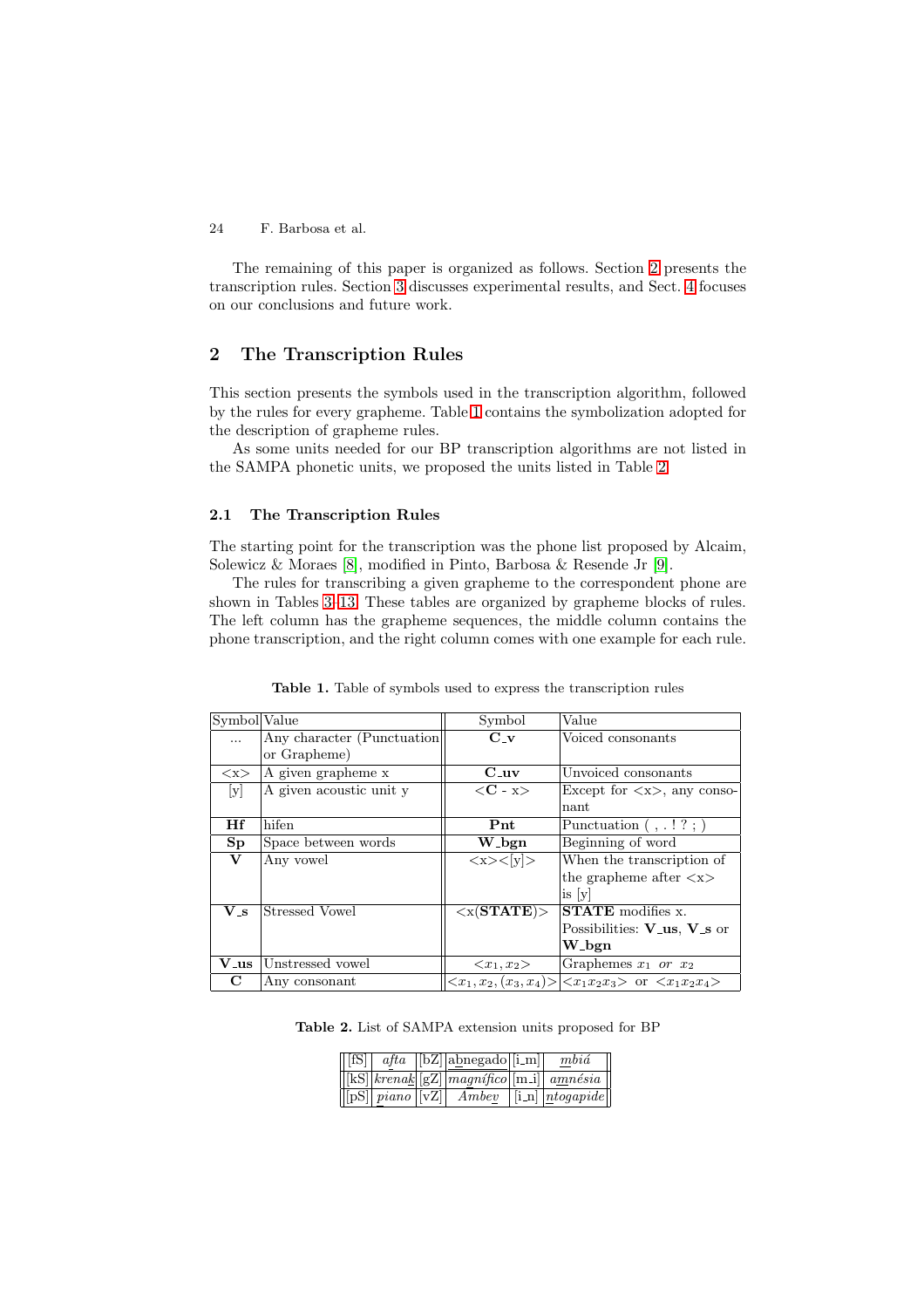<span id="page-2-0"></span>

| Grapheme Sequence for <b><a></a></b> algorithm Phone Example |               |                                         |
|--------------------------------------------------------------|---------------|-----------------------------------------|
| $\langle a \rangle \langle Pnt \rangle$                      | [6]           | Ela gostou do doce.                     |
| $\langle a \ n \rangle \langle \text{Pnt} \rangle$           | $ 6^{\sim} $  | Ele pertence à Febraban.                |
| $\langle a \, m \rangle \langle Pnt \rangle$                 |               | $[6\text{``w}]$ E provável que cresçam. |
| $\langle a(m,n)\rangle \langle C-h\rangle$                   | $ 6^{\sim} $  | <i>antropofagia</i> , amperímetro       |
| $\ldots$ <a(v_s)> <m,n><math>\ldots</math></m,n></a(v_s)>    | $[6^{\sim}]$  | cama, banho                             |
| $ \lt 25$                                                    | $ {\rm a} $   | antártica                               |
| $\ldots \langle \tilde{a}, \hat{a} \rangle \ldots$           | $ 6^{\sim} $  | amanhã, âmago                           |
| $\ldots$ <a o=""></a>                                        | $6^{\sim}$ w] | $avi\tilde{a}o$                         |
| $\dots \le a$                                                | a             | aracnofobia                             |
| Grapheme Sequence for <b> algorithm Phone Example</b>        |               |                                         |
| $\langle b \rangle \langle C - (r, l) \rangle$               | bZ            | abneqado                                |
| $\dots$ <b><pnt><math>\dots</math></pnt></b>                 | [bZ]          | $Ele \epsilon$ o sub.                   |
| <b>bb</b>                                                    | $ {\bf b} $   | abacate                                 |

**Table 3.** Table of rules for graphemes  $\langle a, b \rangle$ 

**Table 4.** Table of rules for graphemes <sup>&</sup>lt;c, d<sup>&</sup>gt;

| Grapheme Sequence for <c> algorithm Phone Example</c> |             |                         |
|-------------------------------------------------------|-------------|-------------------------|
| $<<\mathbf{C}$ - $(r, l)$                             | kS          | icterícia               |
| $\ldots$ <c><pnt><math>\ldots</math></pnt></c>        | kS          | Aquele é o tic-tac.     |
| $<$                                                   | $ {\bf s} $ | $a$ ceitar; j $a$ cinto |
| $<<\geq$                                              | s           | almoço                  |
| $<$ c h $>$                                           | [S]         | acho                    |
| $<$                                                   | k           | claro                   |
| Grapheme Sequence for <d> algorithm Phone Example</d> |             |                         |
| <d><i,[i]></i,[i]></d>                                | dZ          | dia; Ela irá à tarde.   |
| <d>&lt;<math>C- r,l</math>&gt;</d>                    | dZ          | advoqado                |
| $<\!\!\mathrm{d}\!\!><\!\!P{\text{nt}}\!\!>$          | dZ          | Irão usar o raid.       |
| < d >                                                 | d           | dote                    |

**Table 5.** Table of rules for graphemes <sup>&</sup>lt;e, f<sup>&</sup>gt;

| Grapheme Sequence for <b><e></e></b> algorithm Phone Example |              |                      |
|--------------------------------------------------------------|--------------|----------------------|
| $\langle e(m,n)\rangle \langle C - h \rangle$                | $ e^{\sim} $ | embora; entoação     |
| $\langle e,\hat{e},\hat{e}\rangle \langle m,n\rangle$        | $ e^{\sim} $ | tema, contém, têm    |
| $\ldots$ < $\hat{e}$ > $\ldots$                              | lel          | $beb\hat{e}$         |
| $ < \epsilon$ >                                              | EI           | época                |
| $\ldots$ <e><pnt><math>\ldots</math></pnt></e>               | ΙiΙ          | $O$ índice é alto.   |
| $\langle e \rangle \langle s \rangle \langle Pnt \rangle$    | ΙiΙ          | Essas são as frases. |
| < e >                                                        | lel          | errado               |
| Grapheme Sequence for <f> algorithm Phone Example</f>        |              |                      |
| < f > < C - $(r, l)$ >                                       | lfSl         | afta                 |
| $\ldots$ <f><pnt><math>\ldots</math></pnt></f>               | [fS]         | Fez um pif-paf.      |
| … <f>…</f>                                                   | Ħ            | faca                 |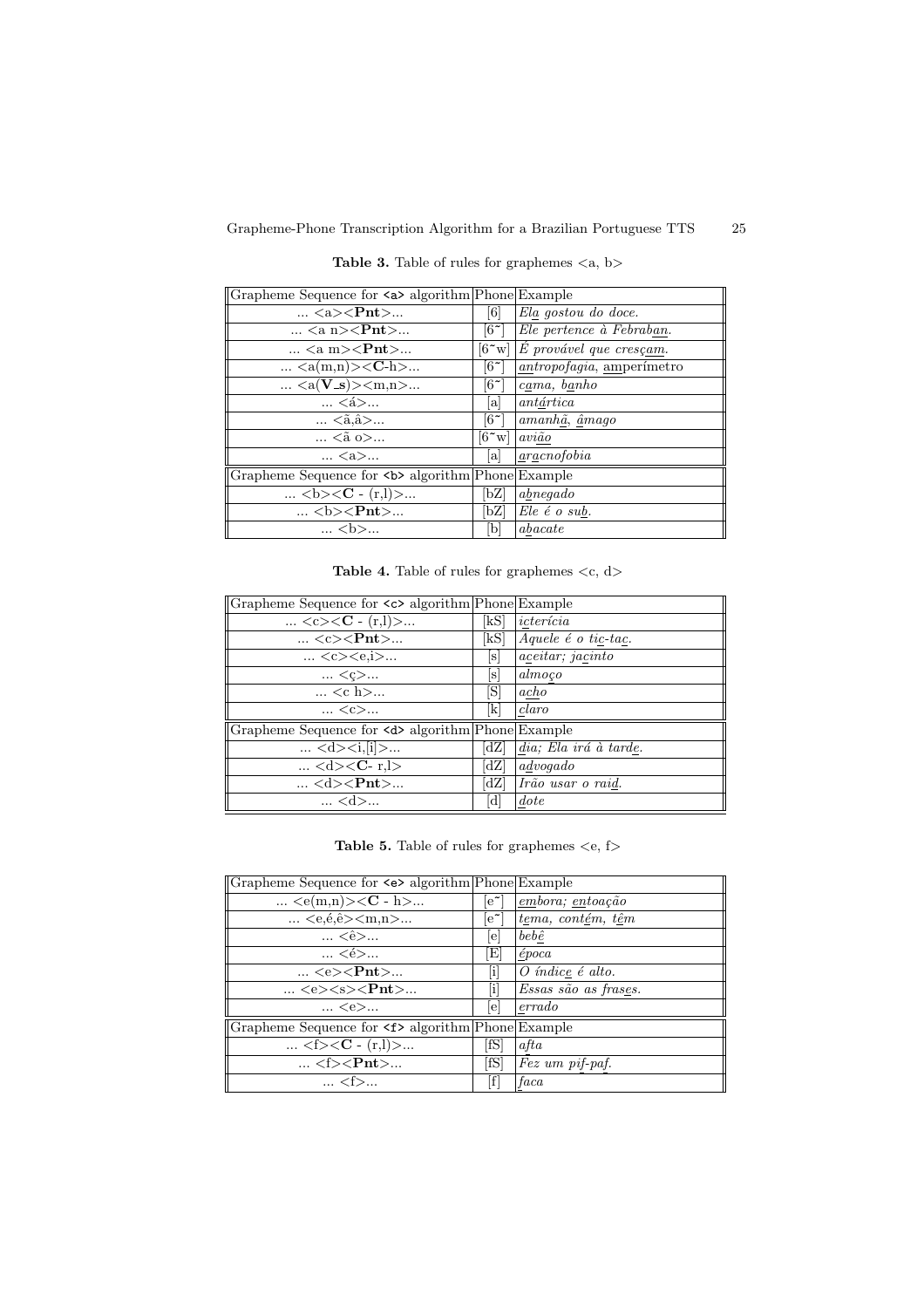<span id="page-3-0"></span>

| Grapheme Sequence for <g> algorithm Phone Example</g>                      |     |                               |
|----------------------------------------------------------------------------|-----|-------------------------------|
| $\langle g \rangle \langle C - (r, l) \rangle$                             | gZ  | magnifico                     |
| $\langle g \rangle \langle Pnt \rangle$                                    | gZ  | Foram os caças mig.           |
| $\langle g \rangle \langle e, i \rangle$                                   | ΙZΙ | gelo, giz                     |
| $\langle g \ u \rangle \langle e, i \rangle$                               | g   | $\boxed{guidaste, guerreiro}$ |
| $\langle g \rangle$                                                        | g   | garoto                        |
| $\Gamma$ Grapheme Sequence for $\langle h \rangle$ algorithm Phone Example |     |                               |
| $\langle h \rangle$                                                        |     | hoje                          |

**Table 6.** Table of rules for graphemes  $<\mathbf{g},\mathbf{h}>$ 

 ${\bf Table}$   ${\bf 7.}$  Table of rules for graphemes  $<\!\!{\rm i},$   ${\rm j},$   ${\rm k},$   ${\rm l}\!\!>$ 

| $ G$ rapheme Sequence for $\langle i \rangle$ algorithm Phone Example |                                    |                                   |
|-----------------------------------------------------------------------|------------------------------------|-----------------------------------|
| $\langle i   (m,n) \rangle \langle C-h \rangle$                       | $[i^{\star}]$                      | $cacimba, \, sinto$               |
| $\langle i   (m,n) \rangle \langle Pnt \rangle$                       | $\lceil i^{\sim} \rceil$           | Fomos $sim$ ; É o professor Amin. |
|                                                                       |                                    |                                   |
| $\langle i \rangle \langle m,n \rangle$                               | $[i^{\star}]$                      | <i>imaginar</i> , <i>ninho</i>    |
| $\ldots$ <v><i(v_us)><math>\ldots</math></i(v_us)></v>                |                                    | $s a \imath$                      |
| $\ldots$ <i><math>\ldots</math></i>                                   | $\vert$ i $\vert$                  | $s$ <i>a</i>                      |
| Grapheme Sequence for <j> algorithm Phone Example</j>                 |                                    |                                   |
| $\langle i \rangle$                                                   | $\left\vert \mathrm{Z}\right\vert$ | jambo                             |
| Grapheme Sequence for <k> algorithm Phone Example</k>                 |                                    |                                   |
| $<\kappa><$ Pnt $>$                                                   | [kS]                               | O que é krenak?                   |
| < k >                                                                 | k                                  | kulina                            |
| Grapheme Sequence for <1> algorithm Phone Example                     |                                    |                                   |
| $\ldots$ <l><v><math>\ldots</math></v></l>                            | Ш                                  | ala                               |
| $ <$ lh>                                                              | $ \mathbf{L} $                     | alho                              |
| $\ldots$ <1> $\ldots$                                                 | W                                  | voqal                             |

 ${\bf Table\ 8.}$  Table of rules for graphemes  $<\!\!m, \, n\!\!>$ 

| $\Gamma$ Grapheme Sequence for $\langle m \rangle$ algorithm Phone Example                      |                     |                                                     |
|-------------------------------------------------------------------------------------------------|---------------------|-----------------------------------------------------|
| $\langle m \rangle \langle n \rangle$                                                           | $[m_i]$             | amnésia                                             |
| $\langle m(W \text{log} n) \rangle \langle b \rangle$                                           | $[i_m]$             | $mbi\acute{a}$                                      |
| $\langle e, \hat{e}, \hat{e}, i \rangle \langle m \rangle \langle Sp \rangle \langle V \rangle$ | J                   | Quem é?; Alquém usou; Eles têm                      |
|                                                                                                 |                     | amor; Tim está pronto.                              |
| $\langle e.\hat{e}.\hat{e}\rangle \langle m \rangle \langle \text{Pnt} \rangle$                 | $ i^{\sim} $        | $ Que \telse \tspace = \telse \t4$ saquem; Está com |
|                                                                                                 |                     | alquém; Eles têm.                                   |
| $$ $\langle m \rangle $                                                                         | m                   | mameluco                                            |
| Grapheme Sequence for <n> algorithm Phone Example</n>                                           |                     |                                                     |
| $\langle n(W \text{-bgn}) \rangle \langle C \rangle$                                            | $\vert$ i_n $\vert$ | ntogapide                                           |
| $\langle e \rangle \langle n \rangle \langle Pnt \rangle$                                       | $[i^{\sim}]$        | Bonito abdômen.                                     |
| $\langle nh \rangle$                                                                            | IJ                  | ganho                                               |
| $\langle n \rangle$                                                                             | Inl                 | nata                                                |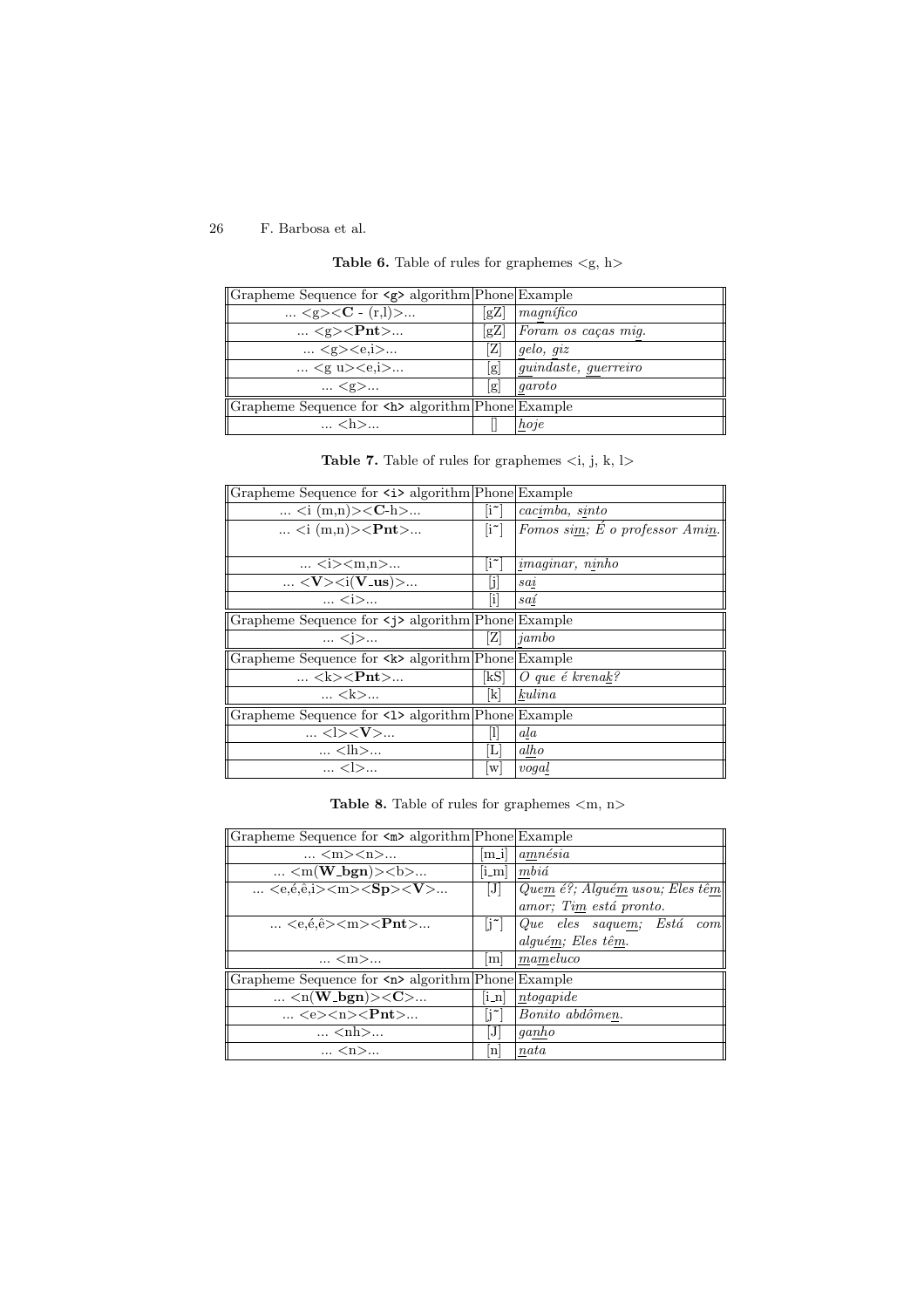| Grapheme Sequence for <o> algorithm Phone Example</o>            |                                        |                                |
|------------------------------------------------------------------|----------------------------------------|--------------------------------|
| $<\!\!\acute{\text{o}}\!\!>$                                     | ЮI                                     | $vov\acute{o}$                 |
| $\ldots \langle \hat{0} \rangle$                                 | O                                      | $vov\ddot{o}$                  |
| $\ldots$ < $\tilde{Q}$ > $\ldots$                                | $\circ$ $\circ$ $\circ$                | $corac\tilde{o}es$             |
| < c(W_bgn)>< $o$ > <hf></hf>                                     | $ \mathbf{o} $                         | $co$ -produção                 |
| $\langle 0 \rangle \langle \text{Pnt} \rangle$                   | u                                      | O músico é feliz.              |
| < $\langle o(m,n) \rangle < C$ - h >                             | $ 0^{\sim} $                           | ontem, compositor              |
| < o $(m,n)$ > <pnt></pnt>                                        | $\circ$ <sup><math>\circ</math></sup>  | Comprar na Kibon; Está no tom. |
| <o><m,n>&lt;<math>V</math>&gt;</m,n></o>                         | $\circ$ ~                              | soma, sono                     |
| $\langle 0 \rangle \langle s \rangle \langle \text{Pnt} \rangle$ | u                                      | carros                         |
| $\dots \leq 0$                                                   | $ \mathbf{o} $                         | escopo                         |
| Grapheme Sequence for <p> algorithm Phone Example</p>            |                                        |                                |
| $\langle p \rangle \langle C - (r, l) \rangle$                   | $ {\rm pS} $                           | pnew                           |
| $\ldots$ <p><i><math>\ldots</math></i></p>                       | $\left\lceil \mathrm{pS} \right\rceil$ | piano                          |
| $\ldots$ <p <math="" h="">\geq</p>                               | f                                      | $e$ sphera                     |
| ${<}p$                                                           | $ {\rm p} $                            | pato                           |

**Table 9.** Table of rules for graphemes  $\langle 0, p \rangle$ 

**Table 10.** Table of rules for graphemes  $\langle q, r \rangle$ 

| Grapheme Sequence for <q> algorithm Phone Example</q>                               |                          |                                  |
|-------------------------------------------------------------------------------------|--------------------------|----------------------------------|
| $\langle q \, u \rangle \langle i,e \rangle$                                        | kS                       | quito, quente                    |
| $\langle q \rangle$                                                                 | $\vert \mathrm{k} \vert$ | quando                           |
| $\Gamma$ Grapheme Sequence for $\langle r \rangle$ algorithm Phone Example          |                          |                                  |
| $\langle$ r r>                                                                      | R                        | carros                           |
| $\ldots$ $\langle$ r Sp r $\rangle$                                                 | RI                       | Pomar rodeado de fores.          |
| $\langle \text{r}(\mathbf{W}_{\mathbf{-}} \mathbf{b}\mathbf{g} \mathbf{n}) \rangle$ | R                        | A rua foi interditada.           |
| $$ <r>&lt;<math>V</math>&gt;<math>\gtrsim</math></r>                                | r                        | rateeira                         |
| <r>&gt; <s>&gt;<s>&gt;&lt;<br/>V,h&gt;</s></s></r>                                  | r                        | Falta acertar apenas uma; E pre- |
|                                                                                     |                          | ciso faltar hoje.                |
| $\langle r \rangle \langle Sp \rangle \langle C_v \rangle$                          | R                        | Injetar grãos de arroz.          |
| <r>&gt; &lt;<math>C_v</math> -<math>v</math></r>                                    | R                        | carga                            |
| <r></r>                                                                             | $ {\bf X} $              | Ela irá se lascar.               |

Within each grapheme block, individual rules are (a) disjunctively ordered, so that if a rule has been applied all the others are skipped; and (b) layered in the order they are checked, so that the last rule for every grapheme is applied whenever none of the other rules apply, i.e, it is the default rule.

For a given text to be transcribed, the algorithm of mapping a given grapheme into its respective acoustic unit follows the order of appearance of each grapheme. For every grapheme of the sentence, the correspondent algorithm is called, concatenating into the transcribed sentence the generated acoustic unit. It is worth noting that a rule can skip the next grapheme to be analyzed, such as in the fourth rule of grapheme  $\langle a \rangle$  algorithm, where both graphemes  $\langle a \rangle \langle n \rangle$  or  $\langle a \rangle$  are associated with the phone  $[6^{\degree}]$ . For the grapheme  $\langle h \rangle$ , listed in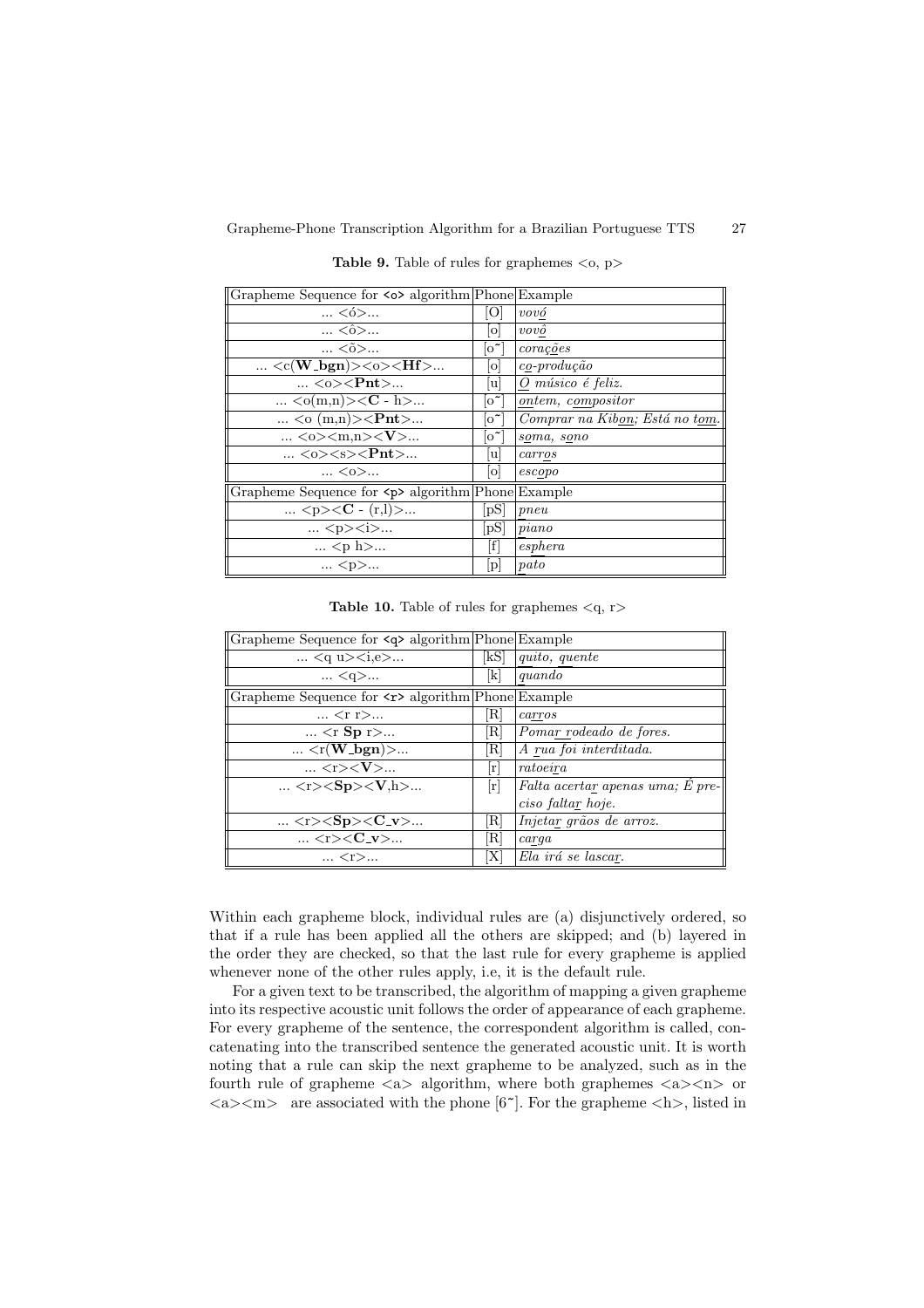| Grapheme Sequence for <s> algorithm Phone Example</s>                                                                      |                 |                                         |
|----------------------------------------------------------------------------------------------------------------------------|-----------------|-----------------------------------------|
| $ $ $<<$ s> $<<$ V $>$                                                                                                     | $\vert z \vert$ | as a                                    |
| $\langle s \rangle \langle C_{-}v \rangle$                                                                                 | Z               | transgredir                             |
| $$ $<$ s s $>$                                                                                                             | $ \mathbf{s} $  | assar                                   |
| $\langle s \rangle \langle e, i \rangle$                                                                                   | $ \mathbf{s} $  | crescer, crescido                       |
| $\langle s \rangle$                                                                                                        | s               | $c$ resçam                              |
| $<$ s h>                                                                                                                   | S               | shiatsu                                 |
| $\lt$ s Sp j>                                                                                                              | $ {\rm Z} $     | Eles jogaram bola.                      |
| $\langle s \rangle \langle Sp \rangle \langle V, h, C_v \rangle$                                                           | $ {\rm z} $     | Os aros são cromados;<br>$O_s$          |
|                                                                                                                            |                 | helicópteros são aerodinâmicos;         |
|                                                                                                                            |                 | Elas gostam disso.                      |
| $\langle \text{tr}(\mathbf{a}, \hat{\mathbf{a}}) \mathbf{n} \rangle \langle \mathbf{s} \rangle \langle \mathbf{V} \rangle$ | $\vert z \vert$ | $transa\zeta\tilde{a}o, tr\hat{a}nsito$ |
| $ob<>(e,e)qui2$                                                                                                            | $ \mathbf{z} $  | <i>obséquio, obsequioso</i>             |
| $ \leq S$                                                                                                                  | $ \mathbf{s} $  | Eles ficaram com o prêmio.              |
| Grapheme Sequence for <t> algorithm Phone Example</t>                                                                      |                 |                                         |
| < t > < C - $(r, l)$ >                                                                                                     | [tS]            | algoritmo                               |
| <t h="">&lt;<b>Pnt</b>&gt;</t>                                                                                             | tS              | Ruth                                    |
| $\ldots$ <t <math="" h="">\geq</t>                                                                                         | [t]             | Arthur                                  |
| <t><i,[i]></i,[i]></t>                                                                                                     | $ {\rm tS} $    | tia, mete                               |
| $lt>>Pnt>$                                                                                                                 | [tS]            | Aquele set foi difícil.                 |
| $\dots$ <t><math>\in</math></t>                                                                                            | $ {\rm t} $     | tato                                    |

**Table 11.** Table of rules for graphemes  $\langle s, t \rangle$ 

**Table 12.** Table of rules for graphemes  $\langle u, v, w \rangle$ 

| Grapheme Sequence for $\langle u \rangle$ algorithm Phone Example |              |                            |
|-------------------------------------------------------------------|--------------|----------------------------|
| $\langle ii \rangle$                                              | W            | lingüística                |
| $\langle u(m,n)\rangle \langle C - h \rangle$                     | $ u^{\sim} $ | abundance, retumbante      |
| <u <math="">(m,n)&gt;<pnt></pnt></u>                              | $ u^{\sim} $ | Vamos até Kunlun; Ele come |
|                                                                   |              | atum                       |
| $\langle u \rangle \langle m,n \rangle$                           | $ u^{\sim} $ | uma, uha.                  |
| $ \leq u$                                                         | u            | $L$ birajara               |
| Grapheme Sequence for <v> algorithm Phone Example</v>             |              |                            |
| $< v > Part > $                                                   | vZl          | Ambev                      |
| $\ldots$ $\langle v \rangle$                                      | v            | voando                     |
| Grapheme Sequence for <w> algorithm Phone Example</w>             |              |                            |
| $\dots \leq w$                                                    | W            | watt                       |

Table [6,](#page-3-0) no phonetic representation is used, as this grapheme is not pronounced in Portuguese.

Also, it is important to highlight that a given grapheme can be mapped into more than one acoustic unit, as can be seen in Table [13.](#page-6-0) In the fifth rule of this table, the grapheme  $\langle x \rangle$  is mapped into two acoustic units, [kS][s], as well as in the sixth rule, if the word that contains  $\langle x \rangle$  belongs to the exception list of Table 14.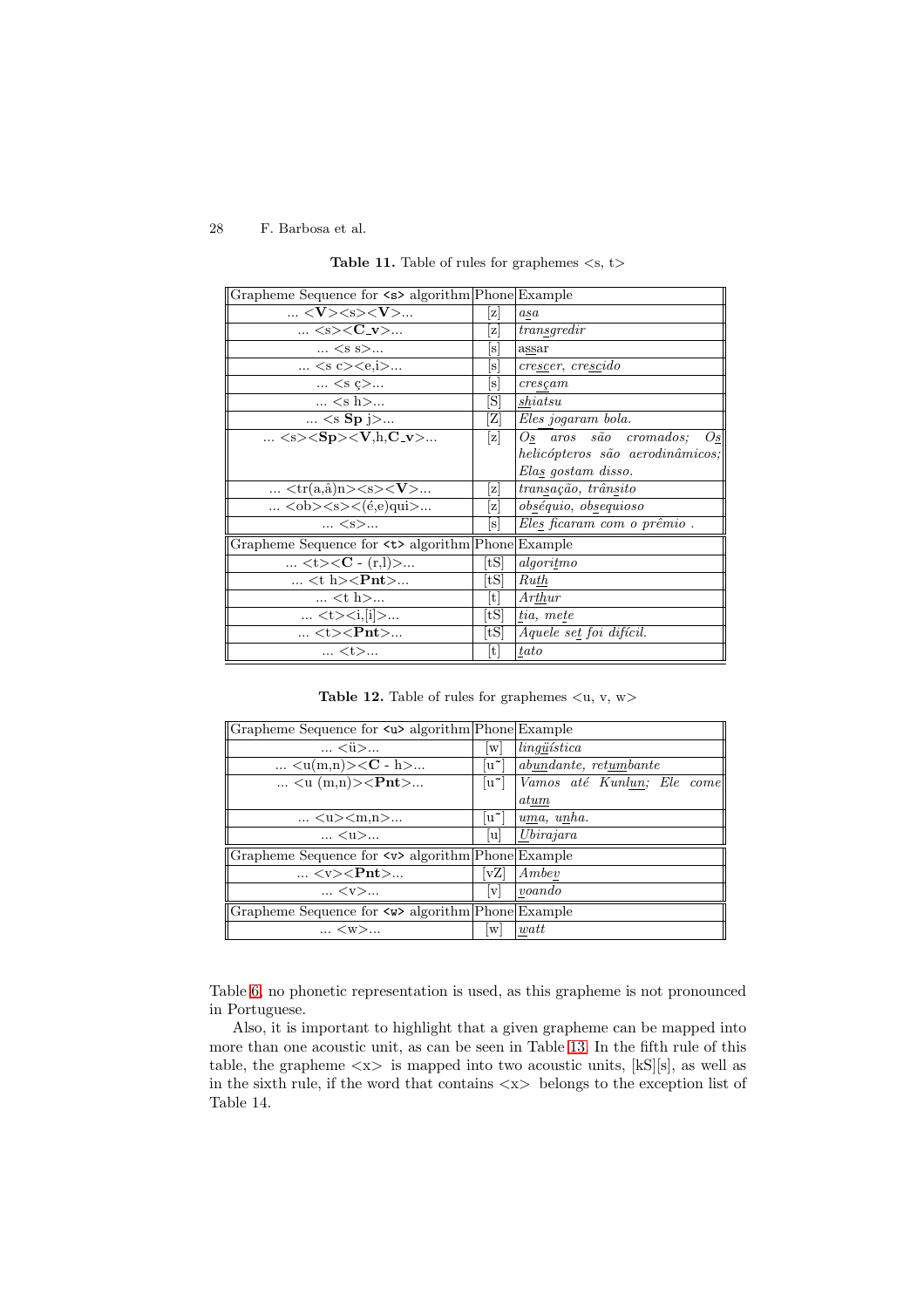<span id="page-6-0"></span>

| Grapheme Sequence for $\langle x \rangle$ algorithm                                                                 | Phone                        | Example                       |
|---------------------------------------------------------------------------------------------------------------------|------------------------------|-------------------------------|
| <( <b>W_bgn</b> )(e,ine)> <x>&lt;<b>V</b>, <b>C_v</b>&gt;</x>                                                       | $\left[ \mathrm{z} \right]$  | $\emph{execrar},$             |
|                                                                                                                     |                              | $inexist\hat{e}ncia$          |
| $\langle W_{\text{-}}bgn \rangle (e, \hat{e}, \text{ine}) \rangle \langle x \rangle \langle C_{\text{-}}uv \rangle$ | $\vert s \vert$              | excêntrico,                   |
|                                                                                                                     |                              | êxtase,                       |
|                                                                                                                     |                              | in expression                 |
| $\langle (W_{\neg}bgn)(e)\rangle \langle x\rangle \langle Hf\rangle \langle V, C_{\neg}v\rangle$                    | z                            | $ex\text{-}amigo$             |
| <(W_bgn)(e)> <x><hf><c_uv></c_uv></hf></x>                                                                          | $ \mathbf{s} $               | $ex\text{-}presidente$        |
| $Path$                                                                                                              | [kS][s]                      | Ele era o Marx.               |
| $ < V - e$ > $< x$ > $< V$ >                                                                                        | Phone exception Exceptions   | in                            |
|                                                                                                                     |                              | Table 14                      |
| $\dots$ $\langle x \rangle$                                                                                         | [S]                          | $\beta$ faxina                |
| Grapheme Sequence for $\langle y \rangle$ algorithm                                                                 | Phone                        | Example                       |
| $\langle y \rangle \langle C \rangle$                                                                               | $\left\lceil i \right\rceil$ | Yguaçu                        |
| $ \le y$                                                                                                            | $\overline{jj}$              | Yanomami                      |
| Grapheme Sequence for <z> algorithm</z>                                                                             | Phone                        | Example                       |
| $\langle z \rangle \langle Sp \rangle \langle C_{\text{-UV}} \rangle$                                               | [s]                          | Ferraz furou o                |
|                                                                                                                     |                              | ferro.                        |
| $\langle z \rangle \langle Sp \rangle \langle V, C_{V} \rangle$                                                     | $[\mathbf{z}]$               | $Fa\underline{z}$ anos<br>que |
|                                                                                                                     |                              | $n\tilde{a}o$ $o$<br>vejo;    |
|                                                                                                                     |                              | Ferraz gosta de               |
|                                                                                                                     |                              | ferro; Faz horas              |
|                                                                                                                     |                              | que o vejo.                   |
| $\ldots$ <z>&lt;<math>{\rm Pnt}</math>&gt;</z>                                                                      | s                            | Isso não se faz.              |
| $ \leq z$                                                                                                           | $\vert z \vert$              | zebra                         |

**Table 13.** Table of rules for graphemes  $\langle x, y, z \rangle$ 

**Table 14.** Table of exceptions for grapheme  $\langle x \rangle$ 

| Phone of the rule $8$ for $\langle x \rangle$   List of words associated |                                          |  |  |
|--------------------------------------------------------------------------|------------------------------------------|--|--|
| $\vert\vert$ [kS][s]                                                     | $oxítono, oxidar, complexo,$             |  |  |
|                                                                          | $ reflexo,$ anexar, oxigênio,            |  |  |
|                                                                          | oxiúro, oxalato, úxer, ux-               |  |  |
|                                                                          | $oricida, \quad axila, \quad axiologia,$ |  |  |
|                                                                          | $\vert$ íxia, taxi, sintaxe ixofagia,    |  |  |
|                                                                          | i xomieltte,~i xolite,~i xômero,         |  |  |
|                                                                          | $ixora, ixoscopia,  ox-acético$          |  |  |

## **3 Experimental Results**

The proposed rules were implemented and tested using part of the text from the CETEN-Folha database [\[6\]](#page-7-0). The phones originated by the algorithm were checked, and 98,43% of them were correctly transcribed. A resume of the errors can be seen in Table 15.